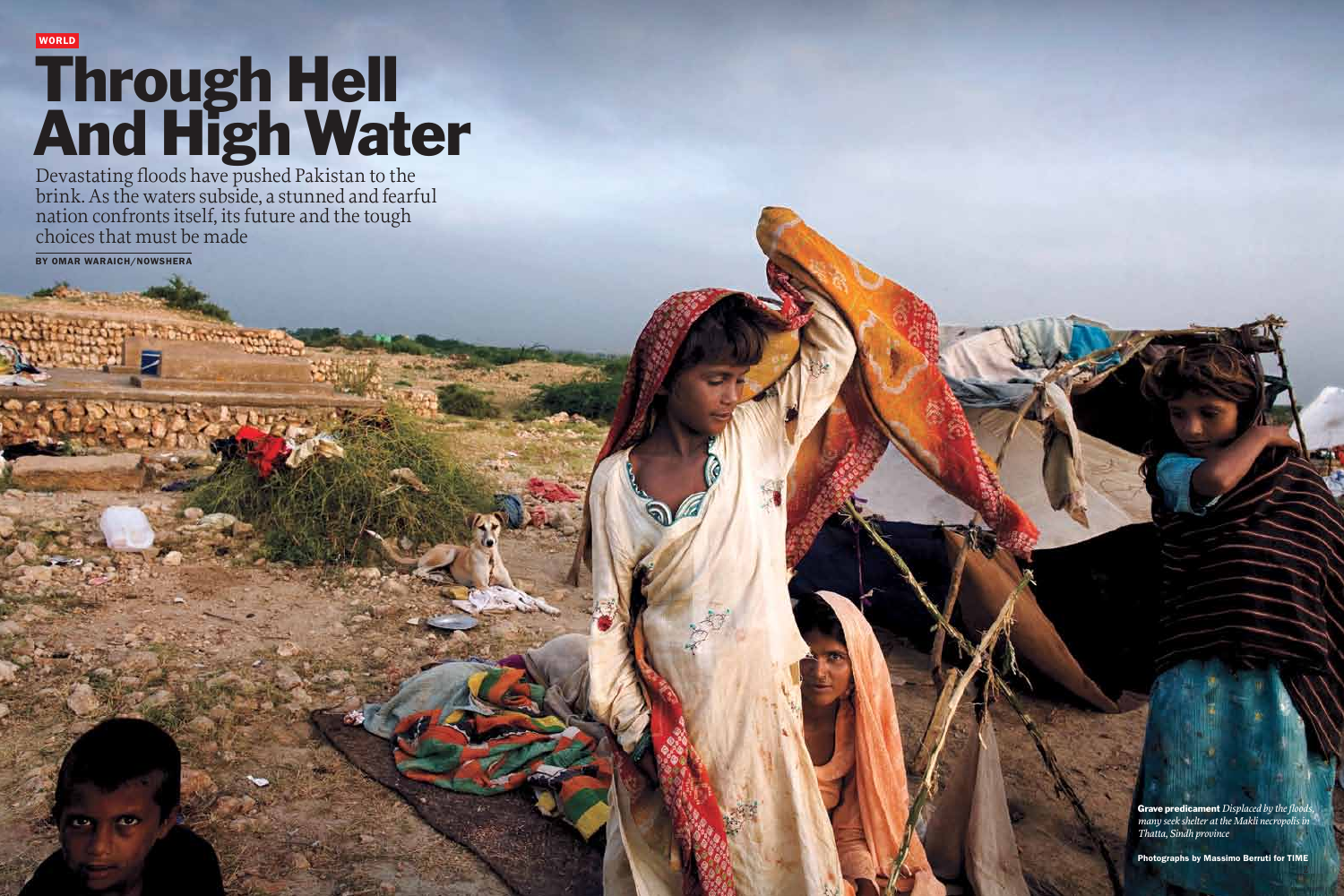Pakistan's army chief and the country's opposition leaders were pictured on TV, devotedly hastening to flood victims and scoring political capital. Junior partners in Zardari's ruling coalition, seizing on popular anger at the President's failure to lead from the front, are calling for rebellion. Altaf Hussain, the leader of the Karachi-based Muttahida Quami Movement, which is a member of Zardari's coalition, has demanded a "French-style" revolution, urging "patriotic generals"toridthe country of"feudals" and "corrupt politicians."

A widespread willingness, even on the part of the homeless, to recognize that the scale of the disaster was beyond anyone's control will buy Zardari some time. "The whole of Pakistan has become a river, from Swat to Karachi. What can any government do?" asks flood victim Khan in the Nowshera camp, throwing his hands

ment has been further weakened after being seen to fail its people. A powerful army may have burnished its reputation by leading the rescue efforts, but it finds itself overstretched. Militants, restrained by military offensives last year, now sense opportunity. A fresh wave of terrorist attacks is sweeping across the country. The economy has been ravaged to the tune of tensofbillionsofdollars.Andwitha third of all agricultural crops submerged, there are fears of food shortages and ensuing civil unrest.

Many Pakistanis gloomily acknowledge that things have never been worse. A few live in the hope that the disaster will transform the country, alerting not just themselvesbut alsotheglobal community to Pakistan's parlous state and prompting some sort of redemptive change in national direction. Rather more Pakistanis, however, feel that there is no political leader able to channel those hopes. Indeed, some say that nothing can stop the nation from its grim, gothic slide into anarchy and failure. But there is one thing that everybody agrees on: Pakistan will never be the same. Shockwaves from the Great Flood of 2010 arebeingfeltinpolitics, counterterrorism, the economy and the soul of a nation.

## Postdiluvian Politics

already creaky state. A civilian govern- ace or being chauffeured to Chequers, When the floodwaters that burst free of the Indus River finally empty into the Arabian Sea, they will leave behind a land mired in the mud of uncertainty. One of the biggest natural calamities in Pakistan's history has overwhelmed an

in the air. Keen for democracy to remain in place, the political opposition will also not countenance any sudden, arbitrary attempts to oust Zardari. "My party is terribly disappointed with the performance of the Zardari government," says Nisar Ali Khan of the Pakistan Muslim League and leader of the opposition."But we feel very strongly that the failures of this government should not be seen as the failures of democracy. This government should only be removed by the democratic process, and at the moment we are mired in so many difficulties you can't think of an election."

"i don't think anybody will fully recover," President Asif Ali Zardari recently conceded to a group of journalists. He most certainly won't. As the floods hit, his administration came under attack for failing to respond to the needs of the 20 million people affected. Rescue and relief effortswerewretchedlyslowandZardari's absence didn't help. He was, admittedly, on long-scheduled state visits to France and the U.K. to discuss the important business of counterterrorism, and while there was able to raise money for flood victims (even if he did sneak a quick holiday in his 16th century Norman château). But when Zardari was slipping off to the Elysée Pal-





tilts back a dusty prayer cap, shuts his small, sunken eyes and wrings the sweat from his beard. The 55-year-old grandfather says he should be accustomed to the heat by now, but it's difficult to see how he or any of the other 6 million people rendered homeless by Pakistan's floods can get used to the misery in which they find themselves. "The tents are unbearable," he says. He gestures across one of the makeshift camps that sprawl around the northwest garrison town of Nowshera, where temperatures easily reach 38°C and winds fall to an evil, scorching whisper. "It's better outside."

For five weeks, Khan and his relatives have sat there, under the white, overwhelming sun. Nearthe ragged rope beds on which he and his male relatives are clustered, young children—some of them naked—trudge across the dirt. Some have red-streaked hair, a sign of the protein deficiency that occursin malnutrition. Small helpings of food arrive at either end of the day, between which everyone is hungrynotonlybecause it'sRamadan,but alsobecause there just isn't enough. The camp's medic reports that many suffer from scabies and diarrhea, but they've at least been spared the cholera that is a constant fear in this flood-ravaged land.



Khan has no idea when he will return to his village. His mud-brick home has been washed away. "When we left our homes, there was water everywhere," he recalls. "It was rising up our legs at the same time as it poured on our heads." His two sons, both builders, fear that they may no longer be able to support the family. "Only Allah knows what will happen to us,"Khan says.

> When a poll can be countenanced, change is likely. (Before the monsoon rains, opinion polls registered Zardari's

Massimo Berruti—Agence Vu for TIME

Escape by air *With bridges destroyed, those stranded rely on hastily improvised means of crossing the Swat River*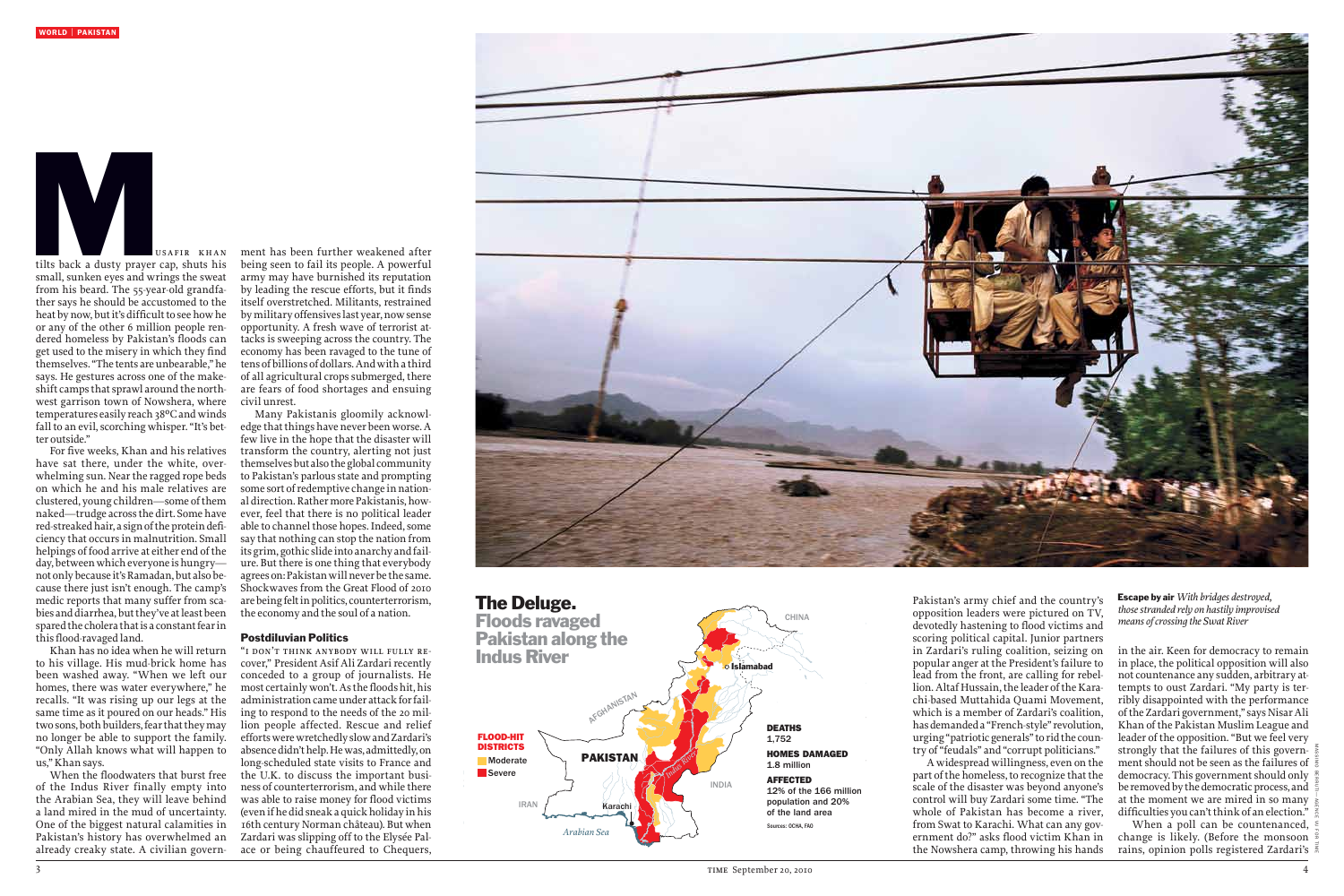popularity at 20%; it must now be in single digits.) But the army, of course, may intervene first. To be sure, it isn't likely to gratuitously tarnish its newfound popularity by staging ahasty coup, anditwouldn'twant to offendWashington, which has worked to shore up Pakistan's fledgling democracy, unless there were extremely pressing reasonsfordoing so.The army shouldalso be satisfied with the amount of power that it currently enjoys—"it controls decisionmaking on foreign policy and national security," says Farzana Shaikh, author of *Making Sense of Pakistan.* And yet a coup cannot be ruled out."The moments when the army has seized power are generally when the country has been on its knees and it steps in as a savior," Shaikh adds. "There's no reason why we shouldn't expect a repeat performance."

## The War and the Flood

at r awa lpindi's he av ily fortified military headquarters, all attention is focused on the 72,000 troops engaged in the war on flood damage—and for the war against Taliban militancy, that is a problem. Units defending territory that had been wrenched back from militants in the Swat Valley are now needed elsewhere. Action against the Taliban hasn't entirely stopped—the fighting continues in the tribal areas of Khyber, Bajaur and especiallyOrakzai,wheremanymilitants fledafterlastyear'soffensive inSouthWaziristan and from where they threaten the city of Peshawar. But offensiveshave been put on hold."In the areas where one had a plan for an offensive position, one is being forced to take a defensive position," sighs a senior military official, who spoke to TIME under condition of anonymity. The prospect of a push into North Waziristan, long urged byWashington, is not an option for the foreseeable future.

of the state, and the vacuum is being filled by the extremists," says Iqbal Haider, a human-rights campaigner and former Law Minister.

as bombs rock the country, fears are also building of the social unrest that may be triggered by an economic meltdown. The country'slargest city and commercial hub, Karachi, is already on a knife-edge. Plagued by Pakistan's highest levels of sectarian killings, this heaving metropolis of 18millionfitfullyeruptsintospasmsofviolence asrival ethnic and political groups engage inopengunbattles.The citycomes to a juddering halt for days. "It affects me badly," says Zubair Gilani, who runs a factory that designs and produces fashionable clothes for export to Italy.

With the army and the state overstretched, the militants are gaining new ground.Already,there is a resigned acceptance of their role in flood relief. Militant groups have set up hundreds of tents and distributed food and medication. "[Given] the kind of catastrophe that you see, you have to work with the devil," the military official says. "One would like to offer him some space to help us." Banned terror outfitslike the Jamaat-ud-Dawa—blamed for



the November 2008 Mumbai massacre have re-emerged under new names and with an unsettling confidence. *Nawa-i-Waqt,* a widely circulated Urdu daily, carried an advertisement from the group on Aug. 4 soliciting funds for its flood-relief work.

Some of the areas worst hit by floods thenorthwestandsouthernPunjab—look certain to provide fresh Taliban recruits, since poverty has long been Pakistani fanaticism's most potent fuel. "If, when the people go back, the state fails to provide basic means of survival, then they could be lured by the militants," the military official says. The Taliban's claim that the floods were divine punishment for Pakistan's failure to adhere to the strict tenets of Shari'a, or Islamic law, already has considerable purchase among deeply religious sections of society.

Inthemeantime, extremists are taking terrifying advantage of a nation's distraction. On Sept. 1, a triple suicide bombing targeting Shi'ite Muslims ripped through the city of Lahore, killing 35, injuring more than 200 and sparking violent protests against a police force seen as ineffective and unprepared. On Sept. 3, at least 59 Shi'ites were killed when a bomber attacked a procession in the southwestern city of Quetta. Four days later, a bomb placed in a police compound in the northwest killed 16, mostly women and children, and wounded at least 50."The worst aspect of the floods is the further erosion

## 'The whole of Pakistan has become a river. What can any government do?' —musafir khan, flood victim, nowshera

### A Widening Toll

By hitting the supply of cotton, the floods will now only add to the woes of garment businesses like Gilani's and thereby undermineoneofPakistan's chief exports. Even more seriously, in the rural areas of Sindh province beyond Karachi, the loss of riceandpossiblywheat cropsoverthecoming months will hit the agricultural sector and has sparked fears of food shortages. Floodwaters have destroyed 3.6 million hectares(8.9 million acres) of agricultural land and killed 7.2 million farm animals, according to the government's figures. "There will be no income at least until March,"says Hamir Soomro, a landowner from the town of Shikarpur, where his family's 1,200 acres of rice have been submerged and his wheat seed for the winter washed away.

Those who depended on the land have had to flee. In the historic town of Thatta, theroadfromKarachiislinedwithfamilies sitting helplessly in the open air. Others are crowded in the Makli necropolis, a 14th century graveyard consecrated to the region's Sufi saints, with some leaning on tombstones for support. Many Sindhis perhaps as many as 200,000—have made for the dubious shelter of Karachi's slums and tent cities, adding to a volatile ethnic mix of Urdu speakers and Pashtuns. "The citycan't copewiththismanypeople,"says a Sindh provincial government official who did not wish to be named. "There will be tensions. The crime rate will rise. And how long will the government be able to feed these people?" The situation is not much better in the countryside, where already rampant banditry looks  $\frac{1}{5}$ set to increase along with land disputes. "Farmers are arming themselves in advance,"says Soomro.

### A nation drained *The waters have ebbed, but heartache, lack of shelter and chaotic relief distribution still characterize life for the displaced*